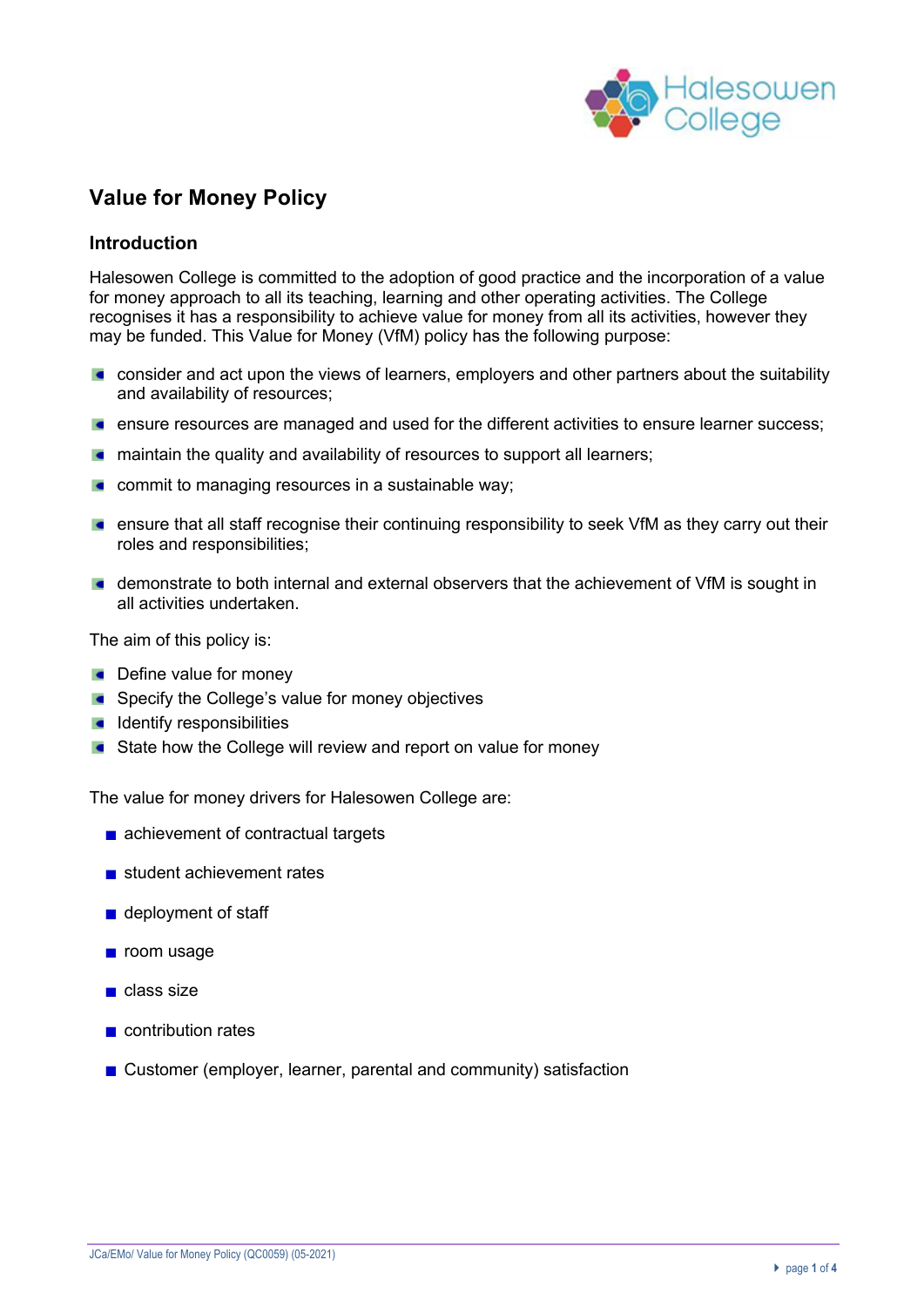# **Definitions**

Halesowen College can demonstrate value for money when it uses grant income, tuition fees and other sources of income efficiency and effectively to deliver high quality education and training to leaners form all backgrounds enabling them to contribute to society and the economy.

- **Economy means doing things cheaply and at the lowest cost.**
- **Efficiency means doing things well** an efficient organisation produces the maximum output within any given set of resources or similarly uses minimum resources to achieve a predetermined level of output.
- **Effectiveness means doing the right things to optimize the impact of spending**

In terms of procurement, value for money is not therefore necessarily the lowest cost; all three measures must be considered to make the most appropriate purchase. Value for money goes beyond the price the College pays for goods and services, and in improving performance regarding value for money involves applying economy, efficient and effectiveness across the whole College.

### **College Objectives**

*The overarching value for money objectives are:*

- **To ensure robust financial procedures and scheme of delegation for the control of all resources.**
- **To have clearly defined procedures for accounting for and reporting on income and** expenditure.
- **To ensure that the resources available are used in a manner which maximises their impact.**
- **To develop a framework which allows the College to respond to a changing and challenging** environment.

#### *Detailed objectives are as follows:*

- **E** Ensure all contractual targets are met or exceeded  $-$  i.e. the public purse is not funding activities which are not delivered.
- **Education and training delivered has economic impact and relevance**
- Success rates exceed national averages and are on a positive trajectory showing a high quality of delivery
- **To ensure that all budget holders fulfil their responsibilities regard value for money and to** ensure that College staff recognise the continuing obligation to seek value for money for the College as part of their routine activities.
- **Ensure that budgets are used economically and for the designated purpose, also that best** value is attained at all times.
- To routinely challenge purchasing decisions to ensure best value is being sought.
- **Regularly monitor staff deployment to ensure that targets are being met and so that any** remedial action can be taken promptly.
- **Operate on an efficient class size**
- **Utilise physical resources in an efficient and effective manner**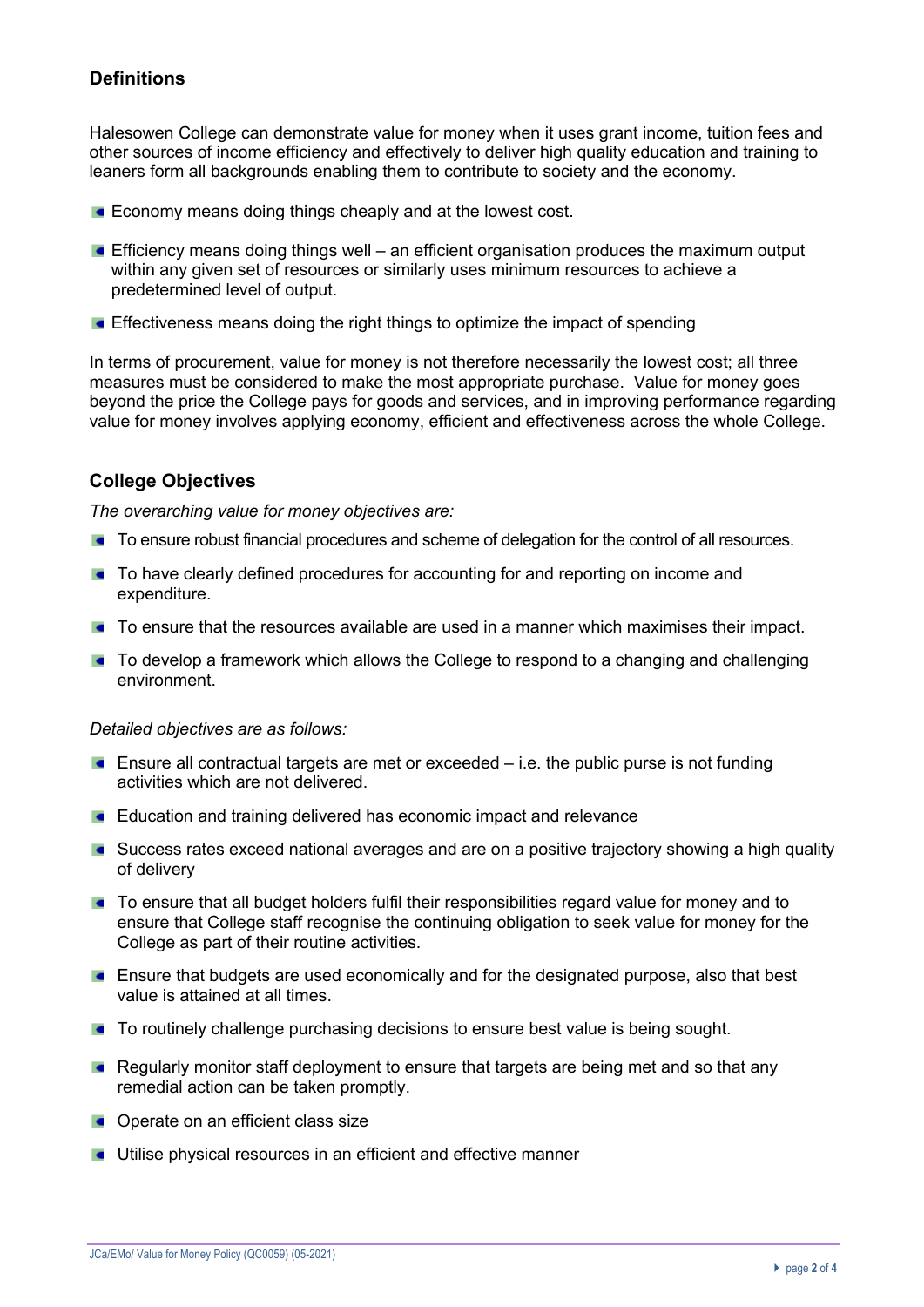# **Responsibilities**

Responsibility for value for money lies with all staff of the College and is not restricted to those with resources or financial responsibilities. Financial Regulation states that all staff must ensure security of the College's property; avoid loss and exercise due economy in the use of resources. The principles of public life first outlined by the Nolan Committee of selflessness, integrity, objectivity, accountability, openness and honesty underpin best value, and are inherent throughout College policies.

As defined in the College's Finance Policy the Corporation is responsible for the formulation of the financial strategy, thus ensuring the effective and efficient use of resources. Explicitly responsibilities also include securing value for money for the College.

The Audit Committee of the Corporation is responsible for advising the Corporation on the effectiveness of the systems of internal control, including the mechanisms that are operational for securing value for money.

Budget holders shall seek to ensure value for money, avoid fruitless payments and inefficient use of resources.

### **Identification of Value for Money**

Whilst there can be no absolute measure of value for money it can be judged by the following metrics:

- **Performance against contract**
- **Success Rates an destination data**
- **Management of pay and non-pay budgets**
- **Staff deployment**
- Class size
- Room usage
- **Curriculum contribution rates**

Value for money is improved by making changes that reduce costs; increase efficiency or make an operation more effective in achieving its target or objective.

To aid the identification of value for money the person ordering goods or services must keep good records of estimates and quotes for each purchase and note the reasons should the lowest quote not be taken; for example: supplier could not deliver when required or goods being of proven poor quality.

In order to reassure the Corporation that value for money is being achieved the following factors are indicative:

- **Financial requistions and standing orders are being adhered to (the College places reliance on** regular systems based audit to ensure this).
- **Budget holders operate within limits and the College is not experiencing any significant** overspends.
- **The performance against the metrics are reported to the Finance and General Purposes Committee**